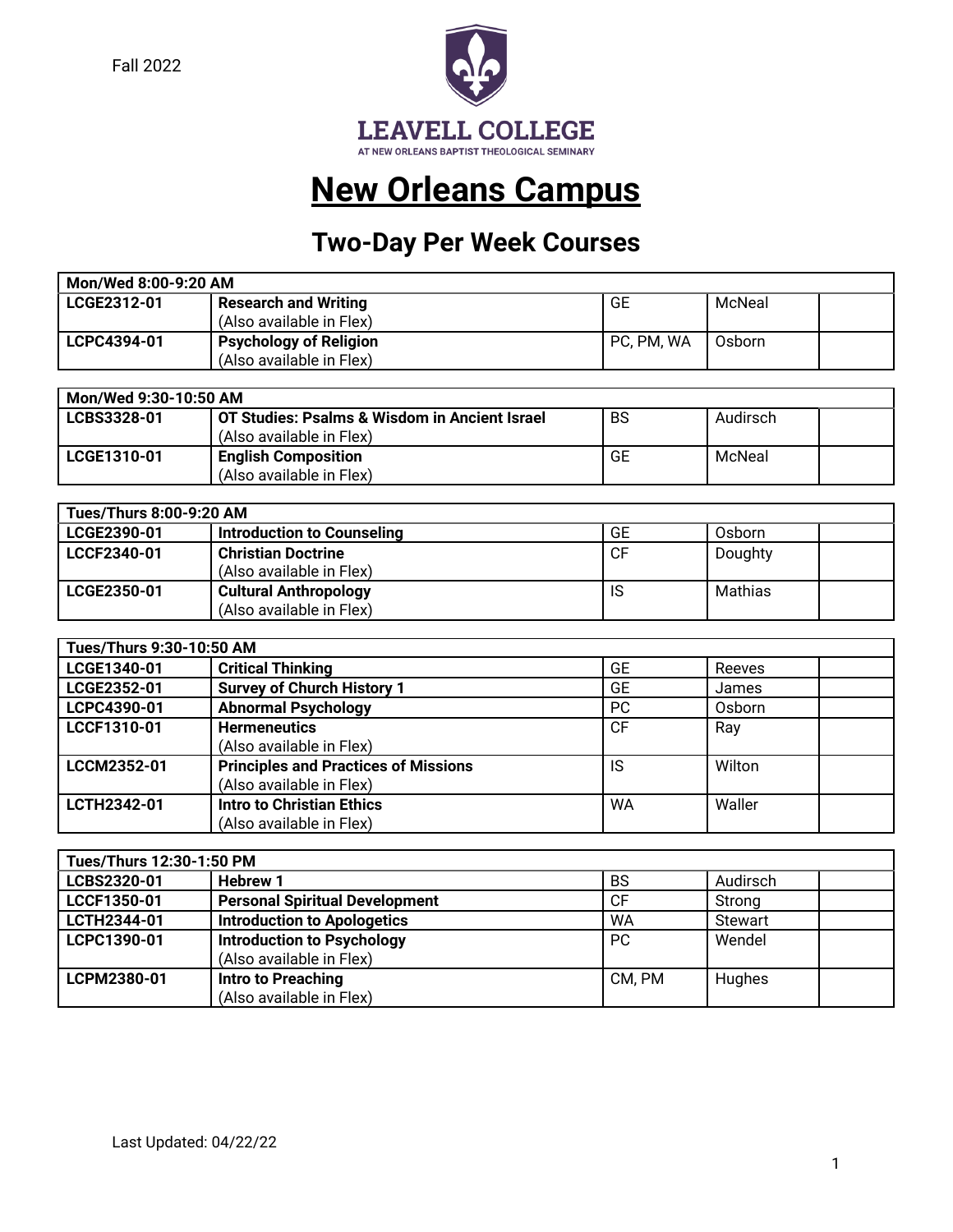### **One-Day Per Week Courses**

| <b>Monday Night 6:00 - 8:50 PM</b> |                                                |            |                   |                 |
|------------------------------------|------------------------------------------------|------------|-------------------|-----------------|
| LCCF2350-01                        | <b>Practice of Evangelism</b>                  | <b>CF</b>  | Wilton            |                 |
|                                    |                                                |            |                   |                 |
| <b>Tuesday 2:00-4:50 PM</b>        |                                                |            |                   |                 |
| LCBS4324-01                        | OT Interp: 1 & 2 Samuel English Exegesis       | <b>BS</b>  | <b>Barnes</b>     |                 |
| LCBS4344-01                        | <b>New Testament Theology</b>                  | BS, TH     | Doughty           |                 |
|                                    | (Also available in Flex)                       |            |                   |                 |
| LCCM2370-01                        | <b>Worship Perspectives</b>                    | CM, PM     | <b>TBA</b>        |                 |
|                                    | (Also available in Flex)                       |            |                   |                 |
|                                    |                                                |            |                   |                 |
| Tuesday Night 6:00 - 8:50 PM       |                                                |            |                   |                 |
| LCGE2310-01                        | <b>Introduction to Literature</b>              | <b>GE</b>  | Vandercook        |                 |
|                                    |                                                |            |                   |                 |
| <b>Wednesday 8:00-10:50 AM</b>     |                                                |            |                   |                 |
| LCCM3354-01                        | <b>Church Planting</b>                         | CP, IS, CM | Ross              |                 |
|                                    |                                                |            |                   |                 |
| Wednesday Afternoon 12:30-3:20 PM  |                                                |            |                   |                 |
| LCCF1320-01                        | <b>Old Testament Survey</b>                    | <b>GE</b>  | Audirsch          |                 |
|                                    | (Also available in Flex)                       |            |                   |                 |
| <b>LCCM1352-01</b>                 | Intro to Ministry                              | CM, PM     | <del>Turner</del> | <b>Canceled</b> |
|                                    | (Also available in Flex)                       |            |                   |                 |
| LCEM3360-01                        | <b>Teaching Lab</b>                            | CM, PM     | Wang              |                 |
|                                    | (Also available in Flex)                       |            |                   |                 |
|                                    |                                                |            |                   |                 |
| Thursday 2:00-4:50 PM              |                                                |            |                   |                 |
| LCGE4310-01                        | <b>Senior Seminar</b>                          | <b>GE</b>  | Vandercook        |                 |
| LCCF1330-01                        | <b>New Testament Survey</b>                    | <b>CF</b>  | Grubbs            |                 |
|                                    | (Also available in Flex)                       |            |                   |                 |
| LCBS4336-01                        | NT Interpretation: Revelation English Exegesis | <b>BS</b>  | Bandy             |                 |
|                                    | (Also available in Flex)                       |            |                   |                 |

| TD/<br>D/   |                                              |        |  |
|-------------|----------------------------------------------|--------|--|
| LCBS3330-01 | <b>Readings from the Greek New Testament</b> | Stronc |  |
|             |                                              |        |  |

#### Major | Abbreviation

**Biblical Studies | BS** Christian Ministry | CM Intercultural Studies | IS Ministry to Women | MW Music with an Emphasis in Worship | M Pastoral Ministry | PM Psychology and Counseling | PC Theology | TH Worldview and Apologetics | WA Worship Ministry | WM

General Education | GE 2Christian Foundation | CF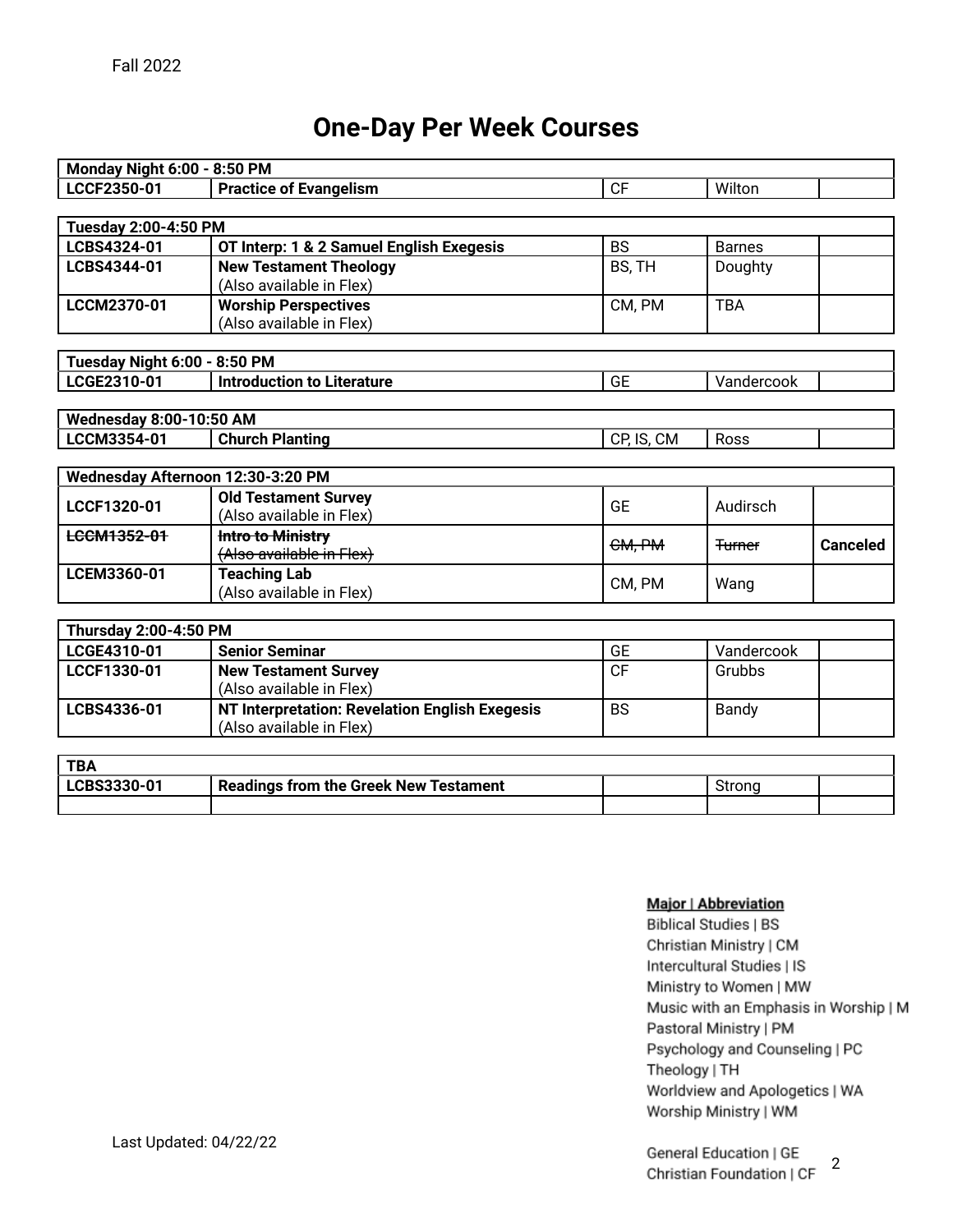# **Distance Learning**

Leavell College offers distance learning courses in multiple formats to allow students flexibility in completing their degree.

### **Flex**

This format allows online students the choice of watching the lecture live, or to view the recorded lecture anytime within the week.

| <b>Course</b> | <b>Course Name</b>                           | <b>Degree</b> | <b>Time</b>   | <b>Professor</b>         |
|---------------|----------------------------------------------|---------------|---------------|--------------------------|
| <b>Number</b> |                                              |               |               |                          |
| LCBS3328-FLEX | <b>Psalms &amp; Wisdom in Ancient Israel</b> | BS, PM        | MW 9:30-10:50 | Audirsch                 |
| LCBS4336-FLEX | <b>NT Interp: Revelation</b>                 | BS, PM        | Th. 2:00-4:50 | Bandy                    |
| LCBS4344-FLEX | <b>New Testament Theology</b>                | BS, TH        | Tu. 2:00-4:50 | Doughty                  |
| LCCF1310-FLEX | <b>Hermeneutics</b>                          | <b>CF</b>     | TR 9:30-10:50 | Ray                      |
| LCCF1320-FLEX | <b>Old Testament Survey</b>                  | <b>GE</b>     | W 12:30-3:20  | Audirsch                 |
| LCCF1330-FLEX | <b>New Testament Survey</b>                  | <b>CF</b>     | Th 2:00-4:50  | Grubbs                   |
| LCCF2340-FLEX | <b>Christian Doctrine</b>                    | <b>CF</b>     | TR 8:00-9:20  | Doughty                  |
| LCCM1352-FLEX | Intro to Ministry                            | CM, PM        | W12:30-3:20   | <b>Turner-(Canceled)</b> |
| LCCM2352-FLEX | <b>Principles and Practice of Missions</b>   | PM, IS        | TR 9:30-10:50 | Wilton                   |
| LCCM2370-FLEX | <b>Worship Perspectives</b>                  | M, WM, PM     | TR 8:00-9:20  | <b>TBA</b>               |
| LCEM3360-FLEX | <b>Teaching Lab</b>                          | MW, PM, CM    | W 12:30-3:20  | Wang                     |
| LCGE1310-FLEX | <b>English Composition</b>                   | <b>GE</b>     | MW 9:30-10:50 | McNeal                   |
| LCGE2312-FLEX | <b>Research and Writing</b>                  | <b>GE</b>     | MW 8:00-9:20  | McNeal                   |
| LCGE2350-FLEX | <b>Cultural Anthropology</b>                 | IS            | TR 8:00-9:20  | Mathias                  |
| LCPC1390-FLEX | Intro to Psychology                          | PC            | TR 12:30-1:50 | Wendel                   |
| LCPC4394-FLEX | <b>Psychology of Religion</b>                | PC, PM        | MW 8:00-9:20  | Osborn                   |
| LCPM2380-FLEX | Intro to Preaching                           | PM            | TR 12:30-1:50 | Hughes                   |
| LCTH2342-FLEX | <b>Intro to Christian Ethics</b>             | <b>TH</b>     | TR 9:30-10:50 | Waller                   |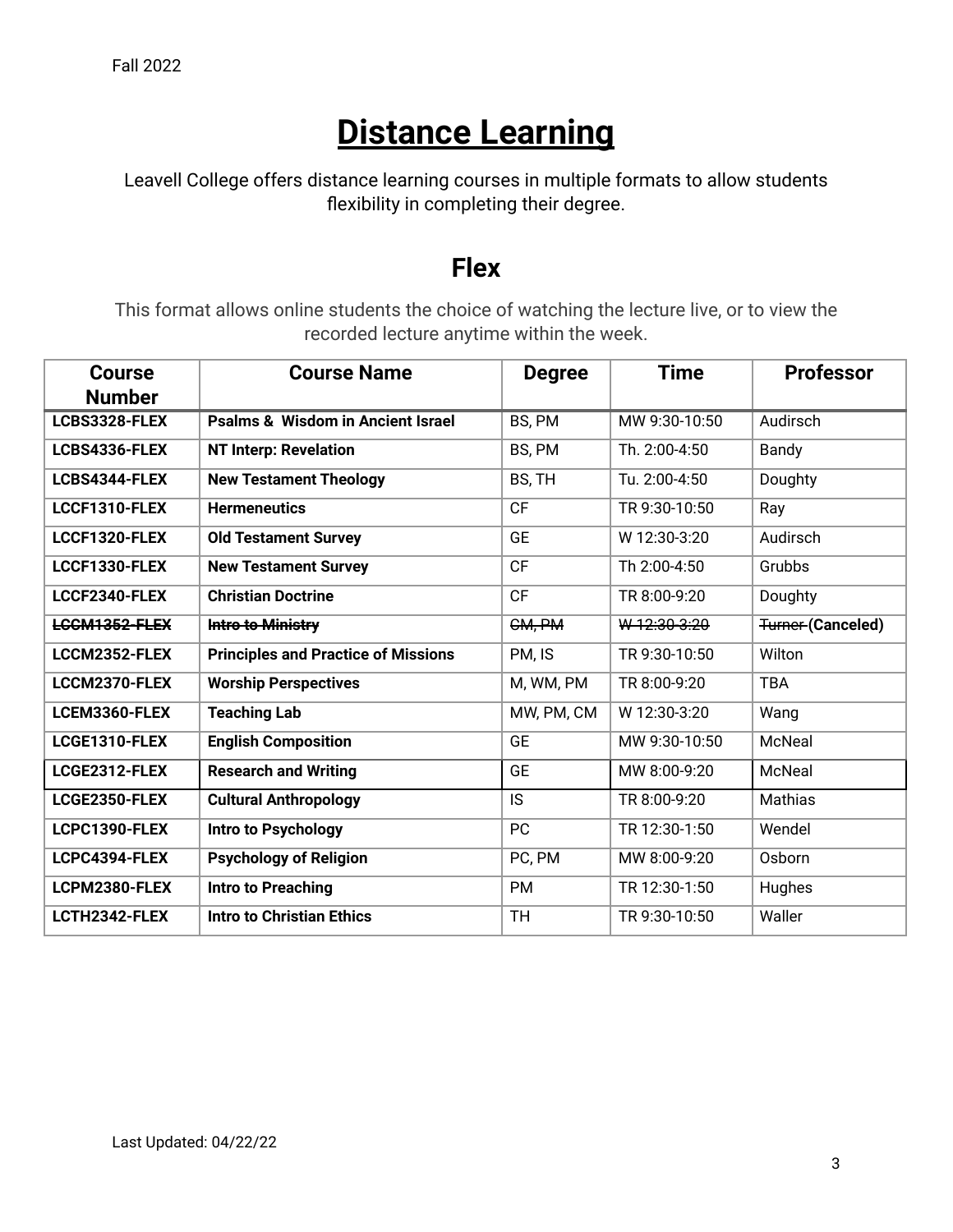## **Online**

This format is the standard, semester-long course where students work at their convenience. There are no set class meetings, but there are deadlines and [often] weekly responsibilities to meet.

| <b>Course Number</b> | <b>Course Name</b>                    | <b>Degree</b> | <b>Professor</b> |
|----------------------|---------------------------------------|---------------|------------------|
| <b>LCBS2312-ONL</b>  | <b>Christian Scriptures</b>           | <b>BS</b>     | Kitterlin        |
| <b>LCCF1110-ONL</b>  | <b>Essentials in Ministry</b>         | <b>CF</b>     | <b>TBA</b>       |
| <b>LCCF1350-ONL</b>  | <b>Personal Spiritual Development</b> | <b>CF</b>     | Strong           |
| <b>LCEM2360-ONL</b>  | <b>Teaching Methods</b>               | CE, MW        | <b>TBA</b>       |
| LCGE0310-ONL         | <b>English Grammar</b>                | <b>GE</b>     | McNeal           |
| <b>LCGE1340-ONL</b>  | <b>Critical Thinking</b>              | <b>GE</b>     | Audirsch         |
| <b>LCGE1390-ONL</b>  | <b>Marriage and Family Issues</b>     | <b>GE</b>     | Fleener          |
| <b>LCGE2310-ONL</b>  | <b>Introduction to Literature</b>     | <b>GE</b>     | Vandercook       |
| <b>LCGE2352-ONL</b>  | <b>Survey of Church History 1</b>     | <b>GE</b>     | Doughty          |
| <b>LCGE2390-ONL</b>  | <b>Introduction to Counseling</b>     | <b>GE</b>     | Fleener          |
| <b>LCGE4310-ONL</b>  | <b>Senior Seminar</b>                 | <b>GE</b>     | Vandercook       |
| <b>LCPC3396-ONL</b>  | <b>Social Problems</b>                | PC.           | Wolz             |
| <b>LCPC3398-ONL</b>  | <b>Ministry Through Life Crises</b>   | PC, PM, MW    | Osborn           |

### **Mentoring**

Partnering churches and para-church organizations provide mentoring and field supervision to students. NOBTS provides theological education towards the student's degree.

| <b>TBA</b>    |                                 |    |                   |  |
|---------------|---------------------------------|----|-------------------|--|
| LCCM4650-MENT | Church.<br>ا Ministry Practicum | PM | <b>TD</b><br>' DA |  |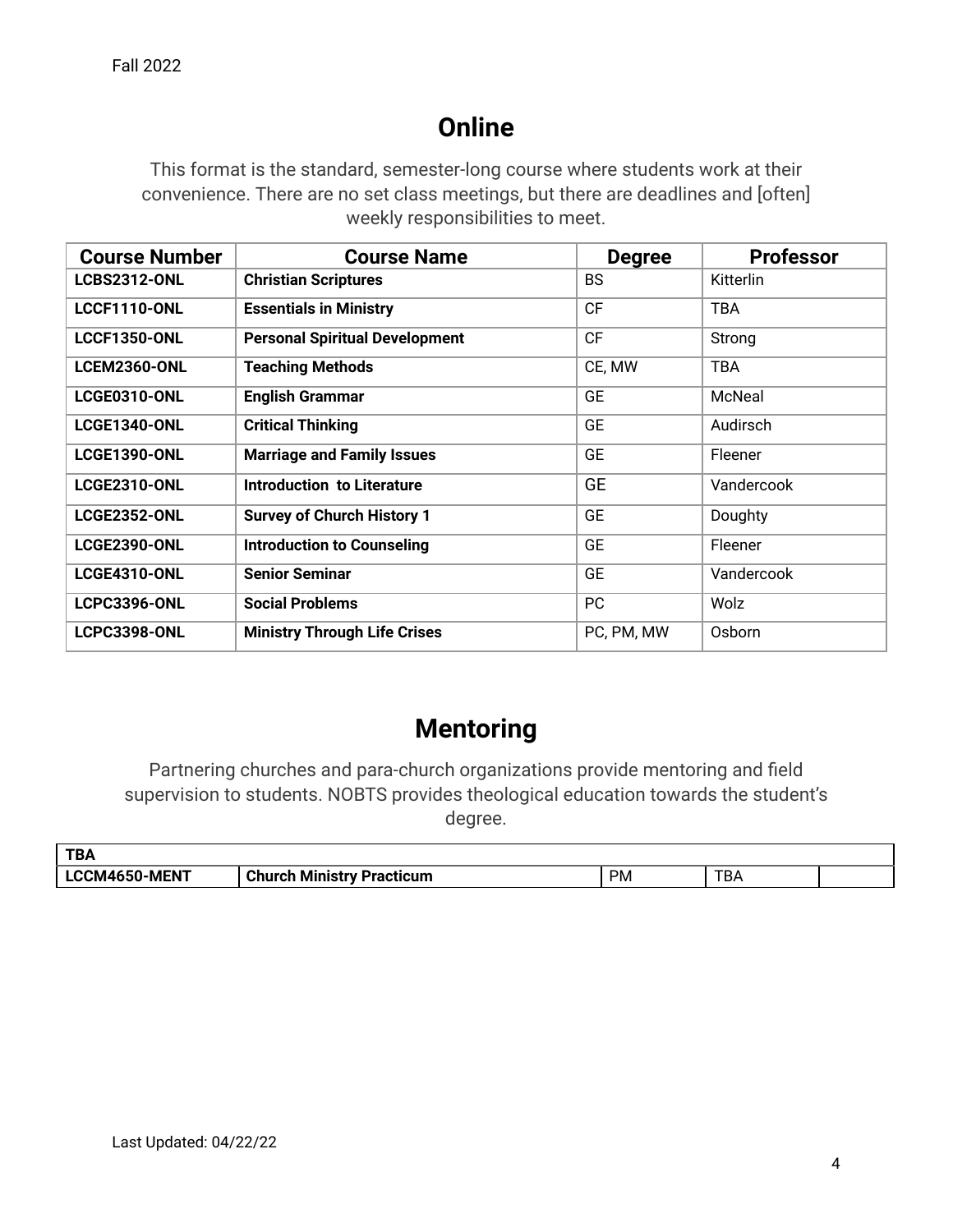## **Hybrid Intensive**

The course is offered throughout the semester in an online format, but we meet together during the listed dates during the semester for a time of learning, discussion, and community.

| <b>LCIS3354-HYB</b> | <b>New Orleans Ministry and Missions</b><br>08/12-13/2022       |           | Taylor | This course will be in conjunction<br>with New Student Orientation.<br>Contact <b>gwilton@nobts.edu</b> for<br>more information.                                                                                                                                                                            |
|---------------------|-----------------------------------------------------------------|-----------|--------|-------------------------------------------------------------------------------------------------------------------------------------------------------------------------------------------------------------------------------------------------------------------------------------------------------------|
| LCBS4334-HYB        | NT Interpretation: Pastoral Epistles -<br>10/28-29/2022         |           | Strong |                                                                                                                                                                                                                                                                                                             |
| LCCM3352-HYB        | <b>Clarkston Mission Experience</b><br>$10/1 - 7/22$            | IS.       | Wilton | This course will be in conjunction<br>with a mission trip to GA; an<br>additional fee is required to cover the<br>expenses of the mission trip; see<br>gwilton@nobts.edu for more info.                                                                                                                     |
|                     | PEF Israel Pilgrimage 12/27/22-1/5/22                           |           |        |                                                                                                                                                                                                                                                                                                             |
| LCCF1110-HYB        | <b>Essentials in Ministry</b><br>08/15/2022<br>$2:00 - 5:00$ pm | <b>CF</b> |        | The student will be required<br>to be in attendance on campus<br>for the initial meeting. The<br>remainder of the course will be<br>offered through Blackboard. A<br>student cannot miss the opening<br>session of the hybrid course.<br>The course will meet on the<br>campus of Leavell<br>College/NOBTS. |